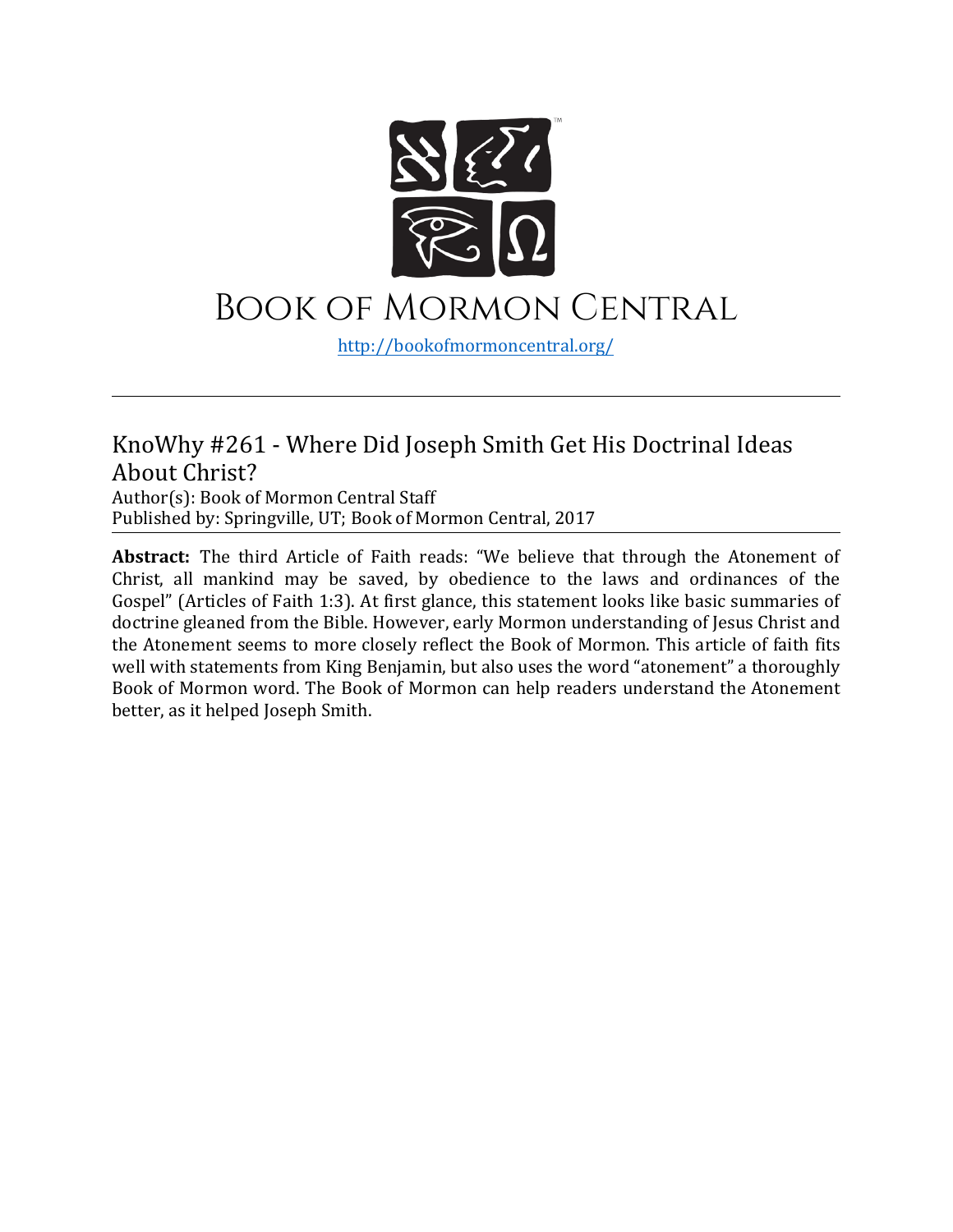# WHERE DID JOSEPH SMITH GET HIS DOCTRINAL IDEAS ABOUT CHRIST?

KnoWhy # 261 January 13, 2017

Christ's Image by Heinrich Hofmann via lds.org

"This is the man who receiveth salvation, through the atonement which was prepared from the foundation of the world for all mankind." Mosiah 4:7

# The Know

On March 1, 1842, the Church newspaper Times and Seasons published a letter that Joseph Smith had written to a Chicago newspaper reporter named John Wentworth.<sup>1</sup> In this letter, Joseph wrote a list of statements about LDS doctrine that would later become the Articles of Faith.

The third statement on this list reads: "We believe that through the Atonement of Christ, all mankind may be saved, by obedience to the laws and ordinances of the Gospel" (Articles of Faith 1:3). At first glance, this statement, as well as many other statements Joseph made about Christ, look like basic summaries of doc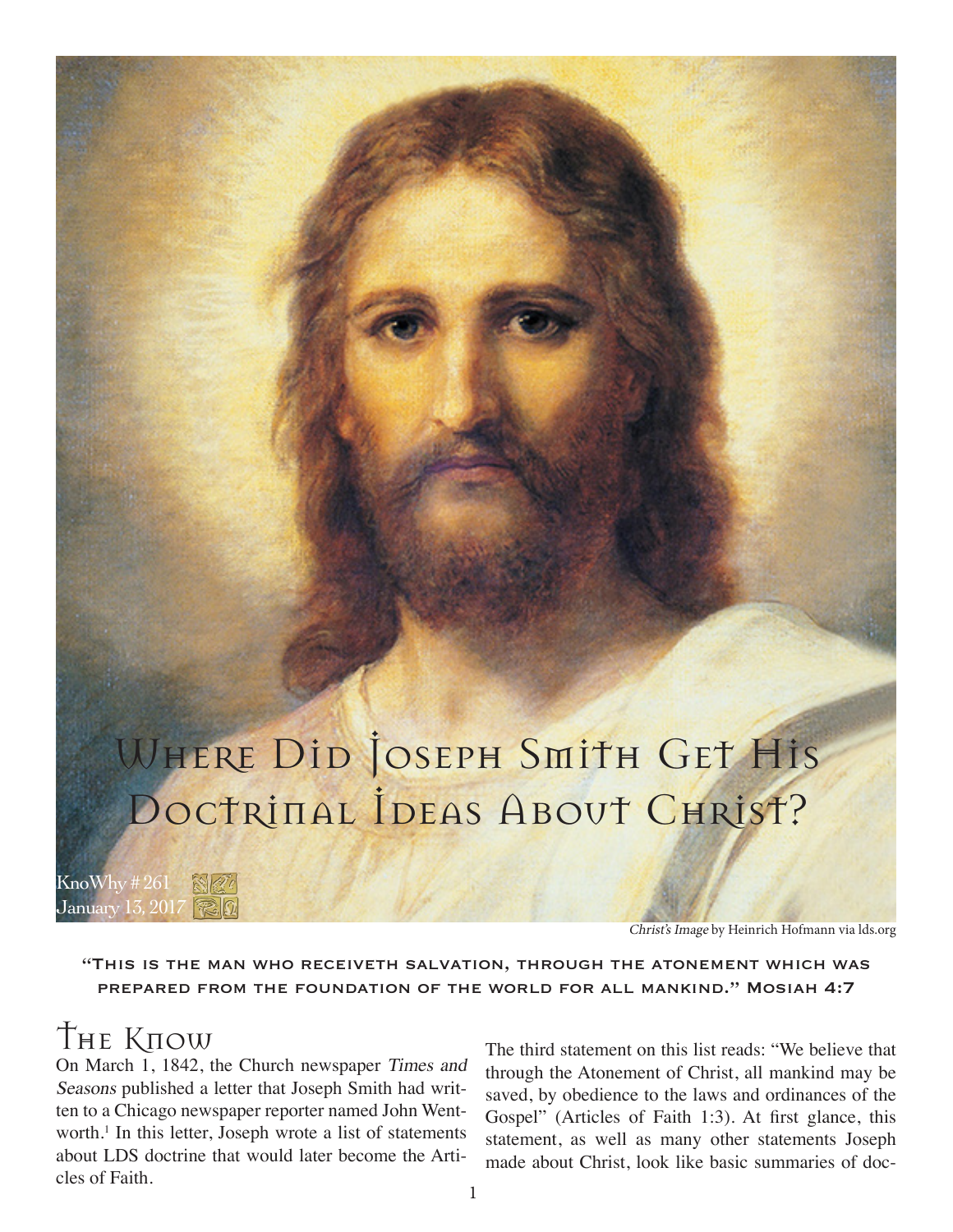trine gleaned from the Bible. However, early Mormon understanding of Jesus Christ and the Atonement actually seem to more closely reflect the Book of Mormon.<sup>2</sup>

King Benjamin, for example, stated that a person who keeps the commandments could receive "salvation, through the atonement which was prepared from the foundation of the world for all mankind" (Mosiah 4:6– 7). This statement is very similar to the third Article of Faith: that through the Atonement, salvation can come to all mankind, if they are obedient.

In addition, Joseph's use of the word "atonement" suggests a Book of Mormon background.<sup>3</sup> The word only appears once in the entire New Testament (Romans 5:11), yet it appears more than twenty-five times in the Book of Mormon.4 Thus it seems likely that the Book of Mormon helped shape Joseph Smith's theological vocabulary and understanding.

The Book of Mormon may also have shaped what he chose to emphasize. His emphasis on obedience, for example, may be telling. In the Book of Mormon, apostate Nephites expressed the belief that "all mankind should be saved" unconditionally (Alma 1:4; 21:6). In fact, Alma 1:4 is the only time the phrase "all mankind … be saved" appears in the scriptures outside this article of faith. Thus, it is possible that Joseph Smith had this statement in mind when he wrote that "all mankind may be saved" only "by obedience to the laws and ordinances of the gospel" (Articles of Faith 1:3). It is almost as though Joseph was recalling and responding to Nehor's ideas when he wrote this article of faith.

Many of the revelations recorded in the Doctrine and Covenants also seem to assume that Joseph and his audience knew the Book of Mormon well enough to pick up on references to it. Shortly after the Book of Mormon was published, Martin Harris received a revelation through Joseph Smith. In this revelation, the Lord said His "suffering caused myself, even God, the greatest of all, to tremble because of pain, and to bleed at every pore, and to suffer both body and spirit" (Doctrine and Covenants 19:18, emphasis added).5

This seems to assume that Joseph and Martin would remember Mosiah 3:7: "And lo, he shall suffer temptations, and pain of body, hunger, thirst, and fatigue, even more than man can suffer, except it be unto death; for

behold, blood cometh from every pore, so great shall be his anguish."

These are only a few simple examples. The Book of Mormon appears to have strongly shaped and influenced early LDS teachings about Christ and his Atonement.6 As LDS Institute instructor Gerald E. Smith argued, "The Book of Mormon shaped [the Mormon understanding of Christ] through stories and narratives of prophets and believers as they experienced Christ in vision and revelation, interacted with him personally during his post-resurrection visit to the New World, and recorded their observations in the scriptural record."7

## The Why

That Joseph Smith's ideas and wordings about Christ and the Atonement were likely shaped, to a significant degree, by the Book of Mormon is remarkable considering that he personally communicated with the Savior on multiple occasions.<sup>8</sup> Even with all his visions, Joseph seems to have drawn on the Book of Mormon for knowledge about Christ, and Christ seems to have alluded to the Book of Mormon when revealing Himself to Joseph.

Knowing that even Joseph Smith's views about Christ were shaped by the Book of Mormon, modern readers can, all the more, turn to it in the same way, allowing their understanding of Christ to be informed and enriched by it as well. On the evening of September 21, 1823, the angel Moroni told Joseph that the book that he would bring forth would contain "the fullness of the everlasting Gospel."9 Never forgetting this, Joseph knew until the day he died that important truths about Christ were to be gleaned from the pages of the Book of Mormon. Modern readers can likewise continue, throughout their lives, to gather important insights into the eternal mission, gospel, and atonement of Christ by repeatedly contemplating the words of this testament of Jesus Christ.

Readers who allow the Book of Mormon to help shape their perception of the Atonement will find themselves grounded in its eternal truths. As Boyd K. Packer stated,

> [The Atonement of Jesus Christ] is the very root of Christian doctrine. You may know much about the gospel as it branches out from there, but if you only know the branches and those branches